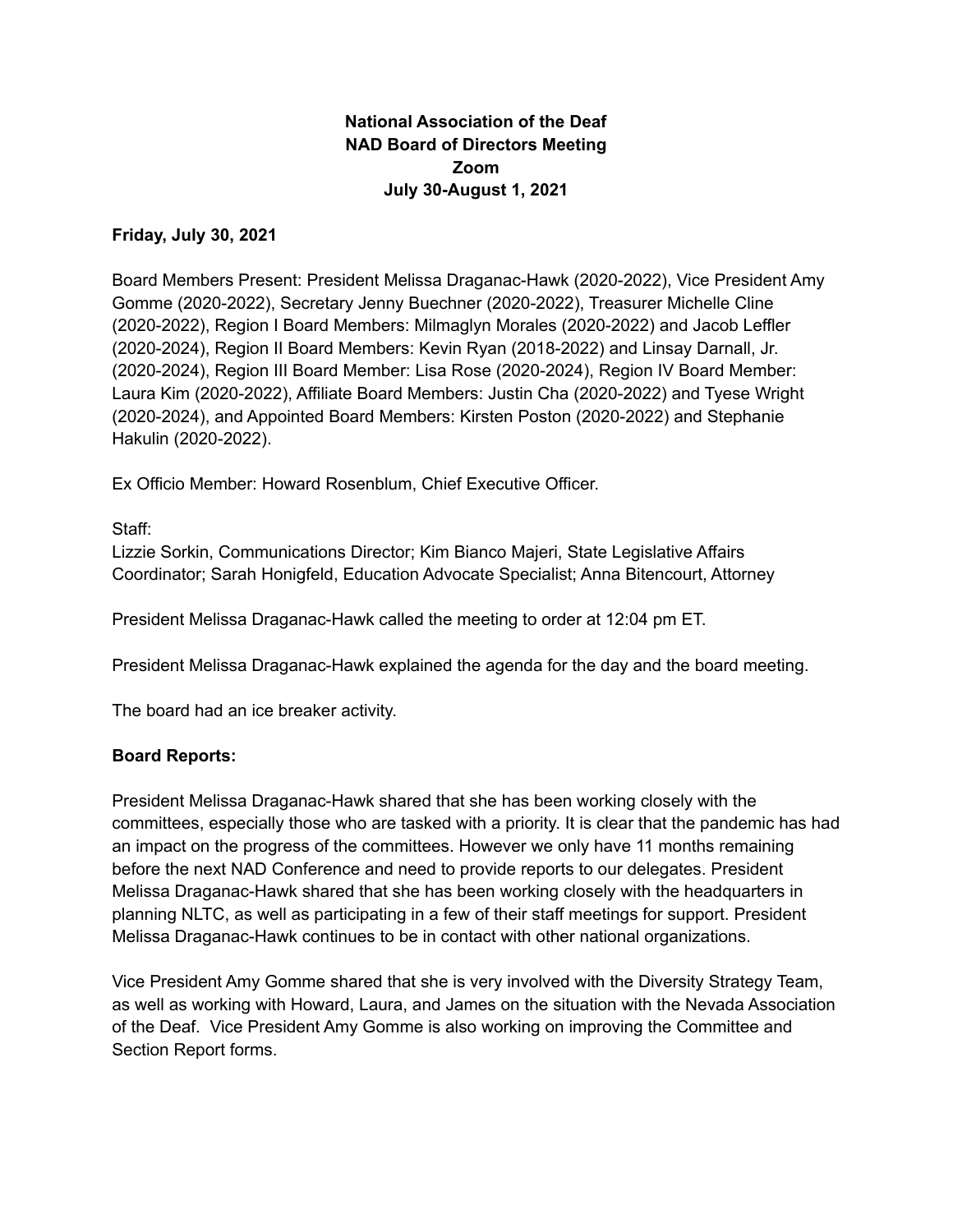Secretary Jenny Buechner shared that every board member is required to fill out the Board Report form as it asks us to complete information that each of us are individually responsible for and it will hold us accountable.

Treasurer Michelle Cline provided the financial report. The NAD is doing very well financially. Through the Language Deprivation priority, it became apparent that we generally don't have a standing budget for any priorities. The Finance committee recommends that the board explores the possibility of establishing a Foundation to support the work of NAD Priorities, where we can hire subject matter experts and strengthen our work. The Foundation would help establish a Research Institute, Training Institute, and strengthen our Policy Institute. This however would be a 5-year plan, not something we would be able to complete in the next year with the Language Deprivation Priority.

President Melissa Draganac Hawk called for a recess at 1:39 pm ET.

The meeting resumed at 1:48 pm ET.

CEO Howard Rosenblum provided his report. He shared that the YLC fundraising campaign raised approximately \$7,000 between the GiveLively platform, Facebook campaigns, and the Mozzeria event.

Howard shared updates with staffing changes including the hiring of an Education Advocate Specialist, Social Media Support, and Front Desk Support.

Howard shared that this year's Youth Leadership Camp (YLC) was successful even though it was held virtually. They had a total of 50 participants, with 2 hour sessions daily which lasted 2 weeks.

Howard then shared updates on some federal level issues that the NAD has been working on including a lawsuit against the United States Department of Agriculture (USDA) for dismantling their centralized services for Interpreting Services in 2014, and which is now being settled after 8 years. The NAD is also working closely with Deaf in Government (DIG) to ensure that federal employees continue to get services that are only available through Federal Relay (not those services readily available through FCC relay), specifically Video Remote Interpreting (VRI) and Relay Conference Captioning (RCC). The NAD is also working on researching and documenting how centralized interpreting services benefit federal employees within the Federal government.

Howard explained and clarified that the White House lawsuit only requires the White House to provide interpreters for Media Briefings regarding federal disasters or health pandemics such as COVID-19. The current White House Administration decided on its own to provide interpreters for all briefings. Also, the lawsuit that we filed has no jurisdiction over the media for displaying the interpreter on television broadcasts - only that the White House must make that feed available to media outlets. To get an interpreter broadcasted on TV, that is a separate battle which will likely need to be handled through new legislation that gives the Federal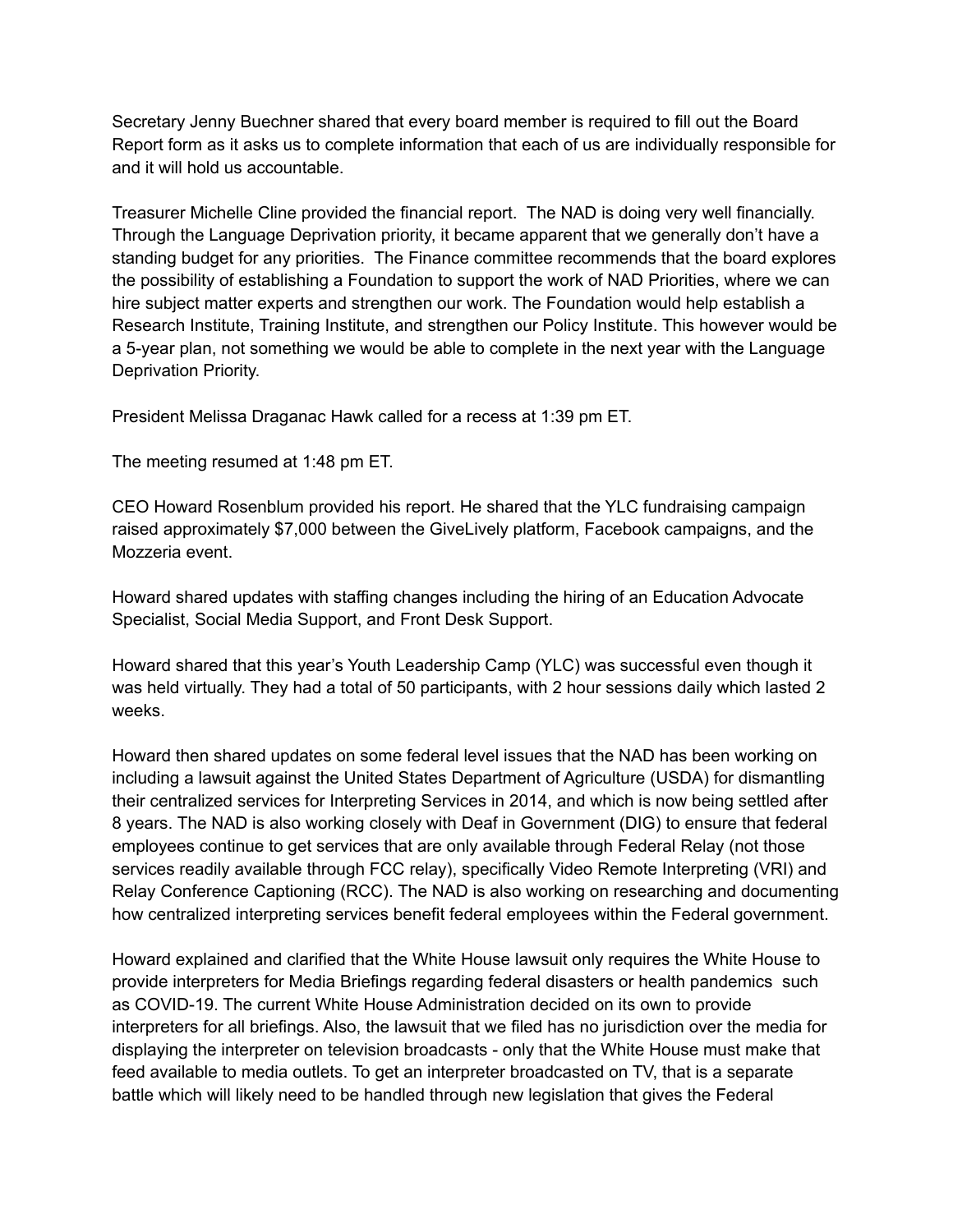Communications Commission (FCC) authority to oversee such inclusion of interpreters on broadcasts. Future White House administrations could decide to not provide interpreters for all briefings, and limit it only to briefings that relate to disasters or health pandemics.

Howard shared that several corporations have increased their collaboration with the NAD. For example, Verizon is more engaged with the NAD, and asked that the NAD be part of their new Disability Advisory Council. Zainab Alkebsi, Policy Counsel, will be on the council. They also offered the NAD a free advertisement promotion opportunity on their platforms and we will work with them to develop four weeks worth of advertisements about the NAD.

Howard shared that there has been an issue with the FCC's regulations on 9-8-8 - a short number specifically for suicide prevention. When the FCC initially established that number, they did not consider including texting capability similar to what is available with text to 9-1-1. The NAD alerted the FCC that the service needs to have both texting and ASL capabilities. A petition was filed with the FCC and now everyone who is involved has conceded that texting to 9-8-8 is feasible. The FCC seems to have changed their approach and are now asking everyone for new comments on how to do texting to 9-8-8. The FCC has not done anything about the ASL portion. The NAD will continue to work on this.

The NAD has also been advocating with the FCC and Federal Emergency Management Authority (FEMA) regarding accessibility of emergency alerts. The audio portion of the emergency alert has a lot of words, while the text for the same emergency alert is much shorter and not an exact transcript of the audio. The NAD objected to it as and argued that it is a violation of Section 504 of the Rehabilitation Act. FCC agreed to work on addressing it, however not in time for their test on August 11, 2021. The NAD is asking that they make a public announcement explaining the lack of equity between audio and visual text for the emergency alert.

President Melissa Draganac Hawk called for a recess at 3:02 pm ET.

The meeting resumed at 4:04 pm ET.

The Board continued with reports.

Region I Board members, Jacob Leffler and Milmaglyn Morales, shared that Region I hosted a virtual conference for State Association Day which had an attendance of over 100 people. Several NAD Board members presented. They will host this conference day biennially.

The State Associations in Region I decided not to have any region meetings this summer.

Region II Board members, Kevin Ryan and Linsay Darnall, Jr, shared that several State Associations have hosted their conferences. Illinois had their conference and no one ran for board positions. They shared that Ohio has two state associations, however the NAD is still on standby for the Ohio Deaf community to decide which group is the official State Association.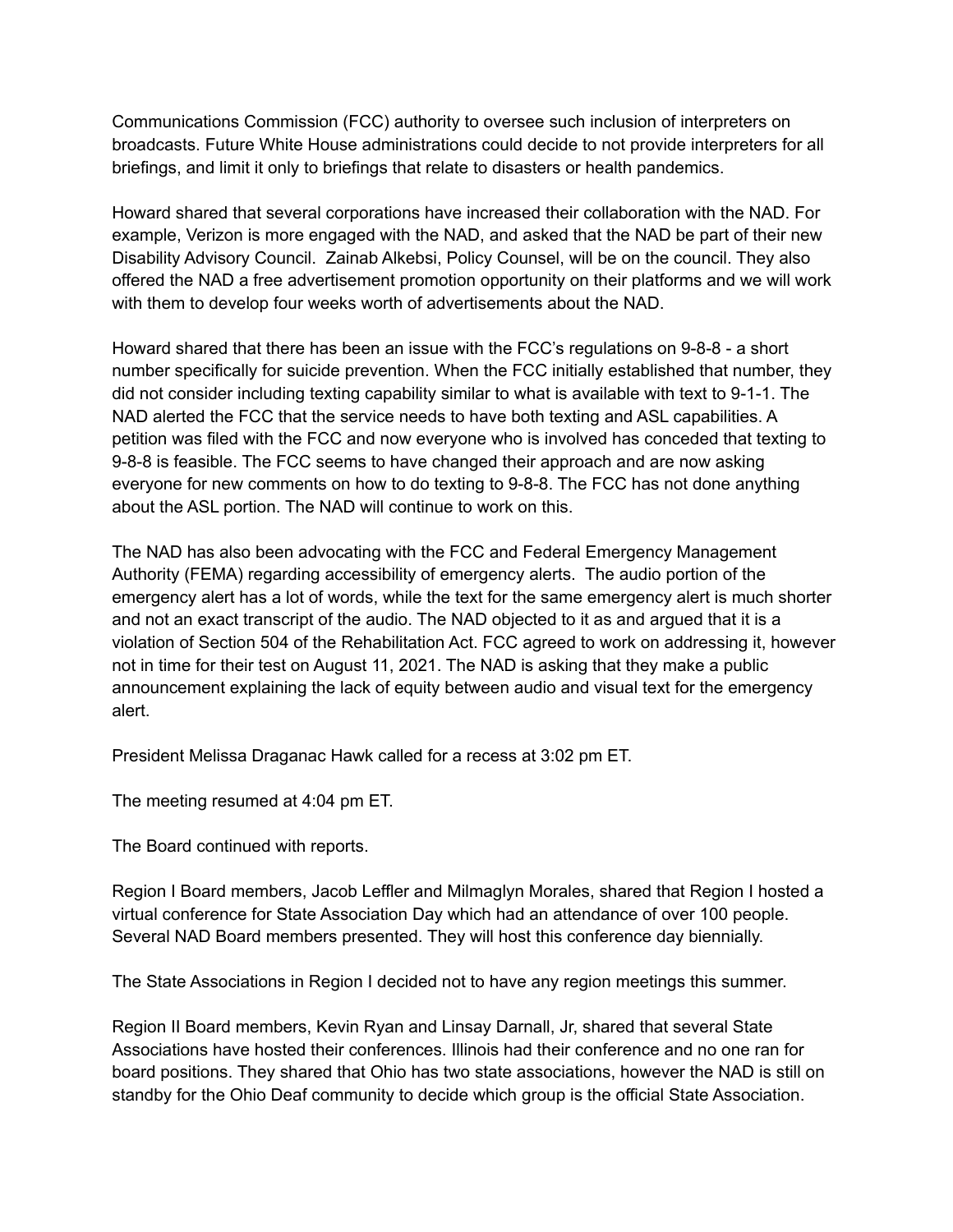Region III Board Member, Lisa Rose, shared that they had a region meeting recently and there was a discussion about the low registration numbers for their State Association conferences. Several State Associations had their conference, and two are upcoming.

Region IV Board Member, Laura Kim, shared that most of their State Associations will host their conferences in October. Washington State Association of the Deaf reported that through their advocacy Washington State passed a law that requires all public spaces to have closed captionings on their public televisions at all times.

Affiliate Board members, Tyese Wright and Justin Cha, shared their updates. Justin attended the Deaf in Government (DIG) event and really enjoyed their platform Trivet Logic. Tyese shared that she has been reaching out to affiliate organizations to set a monthly meeting similar to Region State Association meetings.

Appointed Board Members, Stephanie Hakulin and Kirsten Poston, shared that their report, which is mainly about the Dismantling Racism Priority, will be discussed tomorrow.

Diversity Strategy Team (DST) members Tyese Wright, Amy Gomme, and Melissa Draganac-Hawk shared a report on their work including updating the Board page on the NAD website to show board members alphabetically rather than by position. To finalize this website update, the DST is asking all Board members to provide their subject matter expertise so that people who look at this website would be able to identify who on the Board they can ask for when needing support on specific topics. The DST will be revisiting the Diversity Statement for updates, including inserting the word "equity". It will be presented to the board at a future meeting.

President Melissa Draganac-Hawk led a discussion with the board about roles and responsibilities between Board members and headquarters staff when it comes to supporting and working with State Associations and Affiliates.

President Melissa Draganac Hawk called for a recess at 5:21 pm ET.

The meeting resumed at 5:41 pm ET.

Governance Chair Lisa Rose shared some updates made within the Board Policy Manual for the board to review.

President Melissa Draganac Hawk called for a recess at 6:55 pm.

#### **Saturday, July 31, 2021**

Board Members Present: President Melissa Draganac-Hawk (2020-2022), Vice President Amy Gomme (2020-2022), Secretary Jenny Buechner (2020-2022), Treasurer Michelle Cline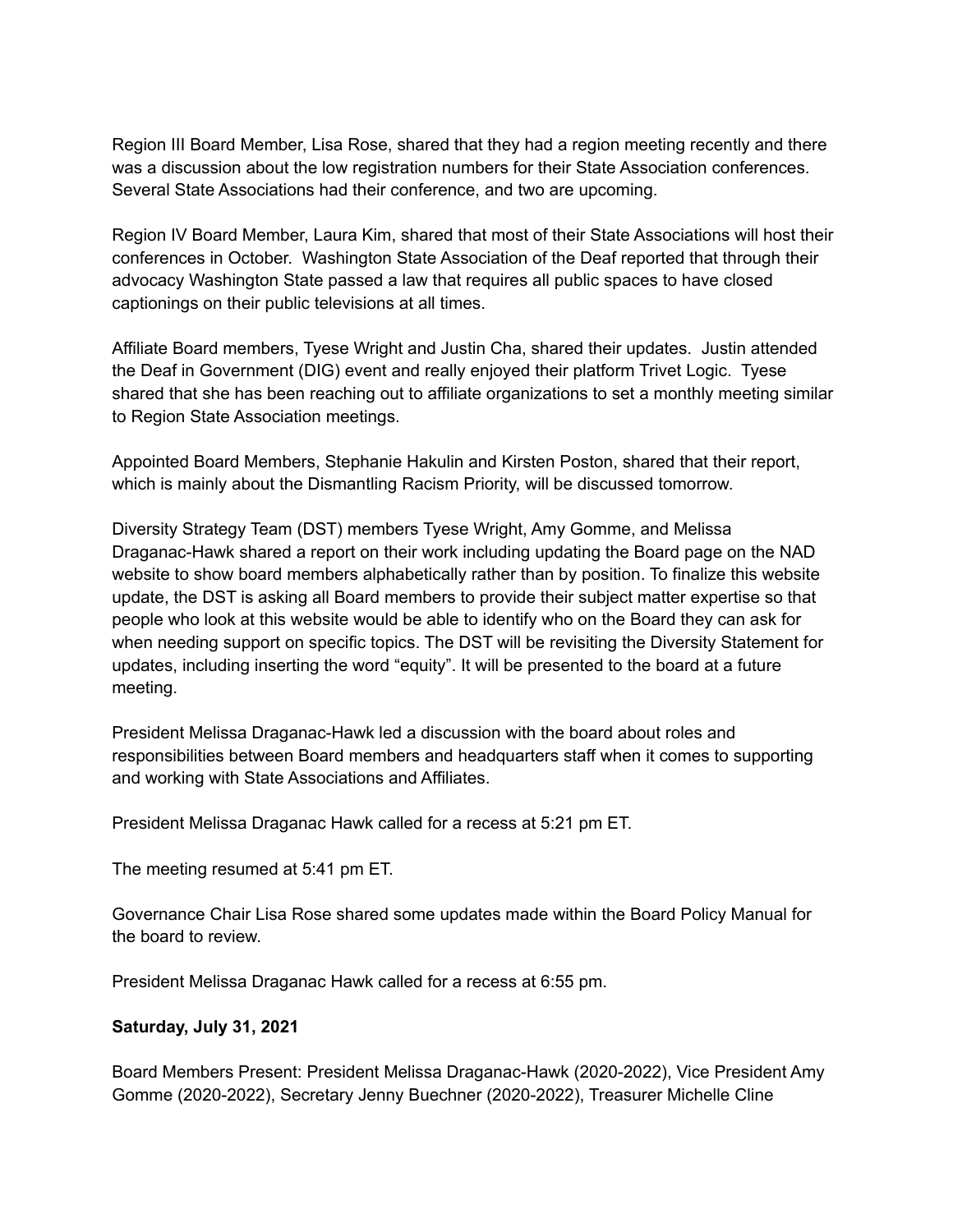(2020-2022), Region I Board Members: Milmaglyn Morales (2020-2022) and Jacob Leffler (2020-2024), Region II Board Members: Kevin Ryan (2018-2022) and Linsay Darnall, Jr. (2020-2024), Region III Board Member: Lisa Rose (2020-2024), Region IV Board Members: Laura Kim (2020-2022) and James Christianson (2020-2024), Affiliate Board Member: Justin Cha (2020-2022), and Appointed Board Members: Kirsten Poston (2020-2022) and Stephanie Hakulin (2020-2022).

Ex Officio Member: Howard Rosenblum, Chief Executive Officer.

Staff: Lizzie Sorkin, Communications Director; Kim Bianco Majeri, State Legislative Affairs Coordinator; and Angela Ellman, Conference Coordinator.

The meeting resumed at 11:00 am ET.

The board had a discussion about audism and racism, led by Darian Burwell and MJ Bienvenu.

President Melissa Draganac Hawk called for a recess at 12:37 pm ET.

The meeting resumed at 12:48 pm ET.

CEO Howard Roseblum presented two position statements for the Board to review. First the board reviewed and discussed the Accessible March and Protests position statement.

MOTION: Kevin moves to approve the Accessible March and Protests position statement. Seconded by Michelle Cline. CARRIED.

CEO Howard Rosenblum shared the VRI in Courts and Legal Settings position statement with the board for review and discussion.

President Melissa Draganac Hawk called for a recess at 2:08 pm ET.

The meeting resumed at 3:06 pm ET, which was also live streamed on the NAD Facebook page.

President Melissa Draganac Hawk explained the agenda for the afternoon, and introductions of the Board Members to the public were made.

### **Priority Reports:**

# **Priority: Achieving Equity in Deaf Education**

Board Liaison Laura Kim and Staff Liaison Kim Bianco Majeri shared that the committee will be meeting this coming Monday. Committee members include Jr. NAD members, NAD board and staff liaisons, representatives from Student Life, Athletics, Diversity Equity and Inclusion, Counseling, and more. The goal is to look at what schools and educational programs for the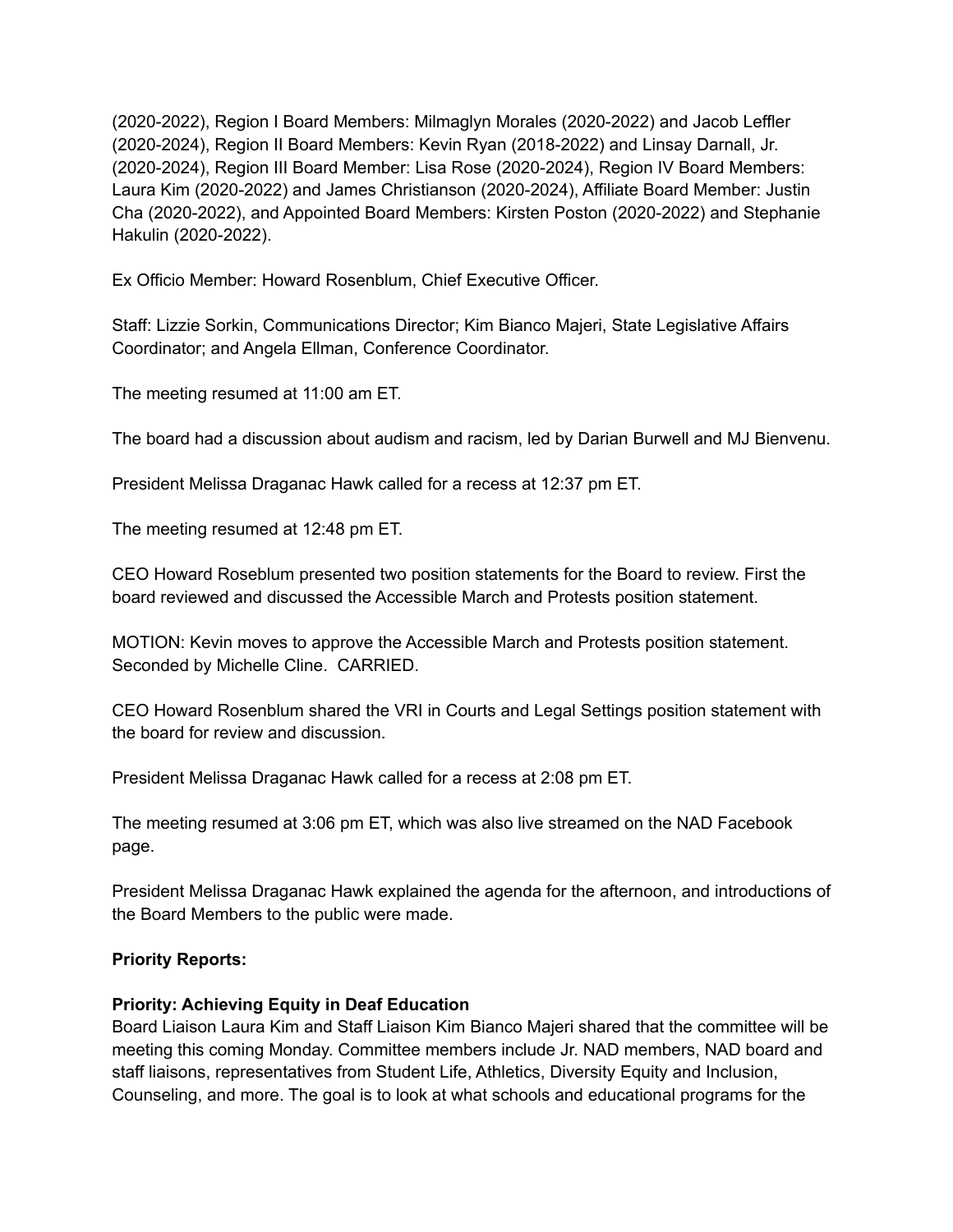deaf offer within their programs including athletics, counseling, and student life. They will also work on identifying the types of support that is needed for families with deaf children.

# **Priority: Campaign to Spotlight the Adverse Impact of Language Deprivation**

Board Liaison Milmaglyn Morales and Staff Liaison Kim Bianco Majeri shared that the priority asks the NAD to figure out how we hold people accountable for causing harm to deaf and hard of hearing children as a result of language deprivation. It also asks the NAD to develop model bill(s), however we already have model bills although they are now being reviewed and updated. Committee members include Sara Honigsfeld, Tawny Holmes Hlibok, Teresa Hernold, and Nicole Beaver. This committee is looking at the current priority as well as the 2018-2020 priority which has the same focus. The work that is to be done will require more than two years, possibly five years. The goal is to establish a Research Institute to gather all existing research into one place and compile it, establish a Training Institute to develop trainings for State Associations, Affiliates, Parents, and Education Advocates. While this priority will have an impact on education, services, mental health, etc, however the primary focus is on families, Early Hearing Detection Intervention (EHDI) systems, Early Childhood Education (ECE) and Individual Education Plan (IEP) processes.

# **Priority: Dismantling Racism in the Deaf Community**

Board Liaisons Kirsten Poston and Stephanie Hakulin shared that the committee is working on a survey to be disseminated to members, State Associations, and Affiliates to learn more about what the needs are in addressing racism within the Deaf community. The goal is to develop resources for the community to use.

# **Priority: Eliminating Barriers to Quality Care for Deaf Seniors**

Board Liaison Kevin Ryan and Staff Liaison Kim Bianco Majeri shared that the committee completed the development of three checklists in the previous term (2018-2020) which are available on the NAD website. The committee is currently working on developing resources and are working with State Associations to identify and update resources regarding senior citizens and aging.

# **Priority: Foster Care Bill of Rights**

Board Liaison James Christianson and Staff Liaison Kim Bianco Majeri shared that they are updating the Foster Care model bill for states to introduce to legislation. The committee will then review the NAD Foster Care position statement for updates. The current barrier in many states is that the Child Protective system doesn't track the number of deaf and hard of hearing children, or children with deaf and hard of hearing parents (CODAs). Another issue is that oftentimes deaf or CODA children are placed in foster care where ASL or sign language is not used, and impacts the ability for the children to develop language and/or communicate with their deaf and hard of hearing parents.

President Melissa Draganac-Hawk called for a recess at 4:04 pm ET

The meeting resumed at 4:16 pm ET.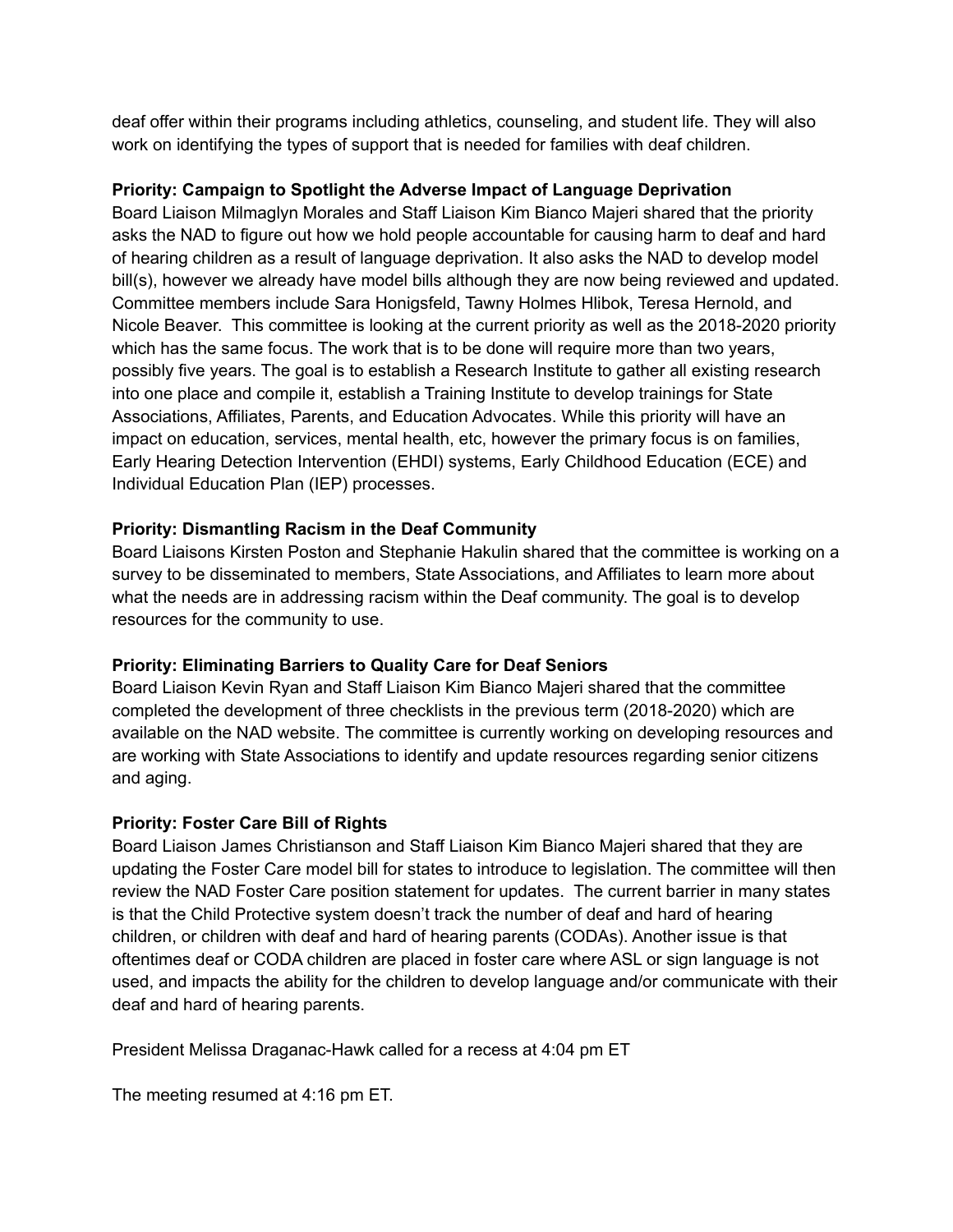The Board then had a discussion about the National Leadership Training Conference (NLTC) and possible workshop topics for consideration. CEO Howard Rosenblum shared that NLTC will be free, and NAD members who register by a deadline will receive perks including a swag box mailed to them and a discount for the 2022 NAD Conference.

Based on the survey sent out, the top areas of interest are as follows:

Mental Health in the Deaf Community Maintain Legislative Relationship Virtual Leaderships Youth Recruitionment Restorative Justice Deaf Self advocacy Communication with Members Fundraising

The board discussed possible topics related to the areas of interest listed above.

President Melissa Draganac-Hawk called for a recess at 5:04 pm ET.

## **Sunday, August 1, 2021**

Board Members Present: President Melissa Draganac-Hawk (2020-2022), Vice President Amy Gomme (2020-2022), Secretary Jenny Buechner (2020-2022), Treasurer Michelle Cline (2020-2022), Region I Board Members: Milmaglyn Morales (2020-2022) and Jacob Leffler (2020-2024), Region II Board Members: Kevin Ryan (2018-2022) and Linsay Darnall, Jr. (2020-2024), Region III Board Member: Lisa Rose (2020-2024), Region IV Board Member: Laura Kim (2020-2022), Affiliate Board Member: Justin Cha (2020-2022), and Appointed Board Members: Kirsten Poston (2020-2022) and Stephanie Hakulin (2020-2022).

Ex Officio Member: Howard Rosenblum, Chief Executive Officer.

Staff: Angela Ellman, Conference Coordinator

The meeting resumed at 11:00 am ET.

The board received training entitled Interrupt Your Bias from Dr. Elizabeth Moore, Chief Diversity Equity and Inclusion Officer at Gallaudet University.

President Melissa Draganac-Hawk called for a recess at 12:52 pm ET.

The meeting resumed at 12:59 pm ET.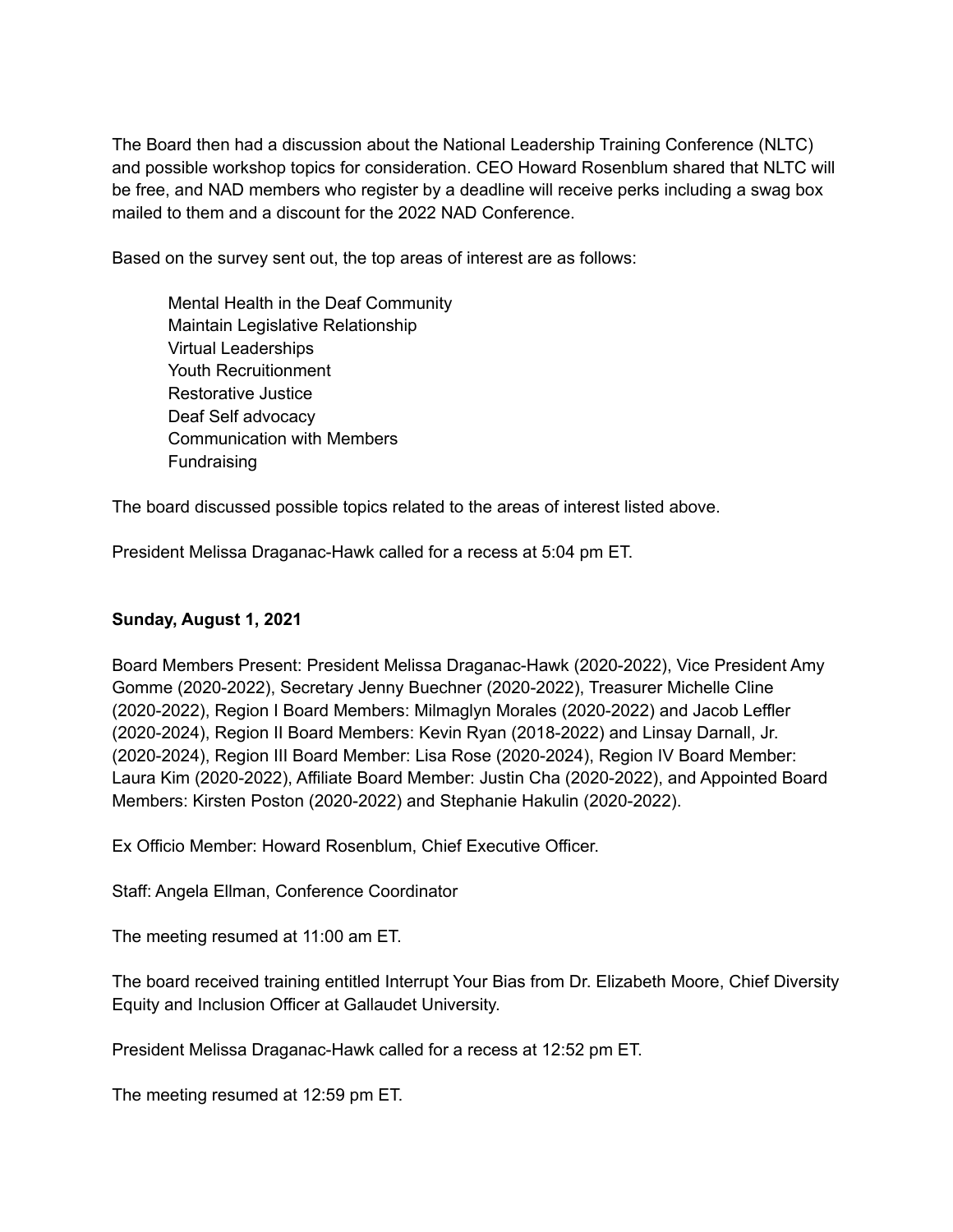The Board discussed the 2022 conference schedule, primarily to determine the dates and times for the Council of Representatives sessions. It was discussed that training for COR delegates may be done prior to the conference, as well as some caucuses to allow for delegates to discuss the proposed priorities and bylaws amendments.

President Melissa Draganac-Hawk called for a recess at 1:59 pm ET.

The meeting resumed at 3:02 pm ET.

The board continued its discussion about the 2022 conference schedule.

#### **Committee Reports:**

Bylaws: Board Liaison Jacob Leffler did not have anything to report.

Governance:

Governance Chair Lisa Rose did not have anything to report.

Deaf Interpreter Task Force:

Board Liaisons Jenny Buechner and Kevin Ryan shared that the committee has been formed and is starting its work.

State Associations and Affiliates Committee (SAAC): Board Member Michelle Cline shared that committee members have been selected and the first

meeting will take place on August 11th.

Rapid Response Team (RRT):

RRT Chair Linsay Darnall, Jr shared that he will be having an orientation for the team and will poll for possible meeting dates.

### Strategic Plan:

Strategic Plan Chair Linsay Darnall, Jr shared that he had a dialogue with Michelle Cline who did some work in the previous term, and will be recruiting board members to work on the plan.

Interpreter Agency Accreditation Program:

CEO Howard Rosenblum shared that Kim Bianco Majeri is now working on reviewing the documents already developed and looking into other accreditation programs to see how they are done. The goal is to have something to report back to the board in the fall.

#### **Sections:**

*Deaf Culture and History Section (DCHS):*

Board Liaison Linsay Darnall, Jr shared that the Georgia School for the Deaf will be making a documentary on their experience with segregated schools for Black Deaf students throughout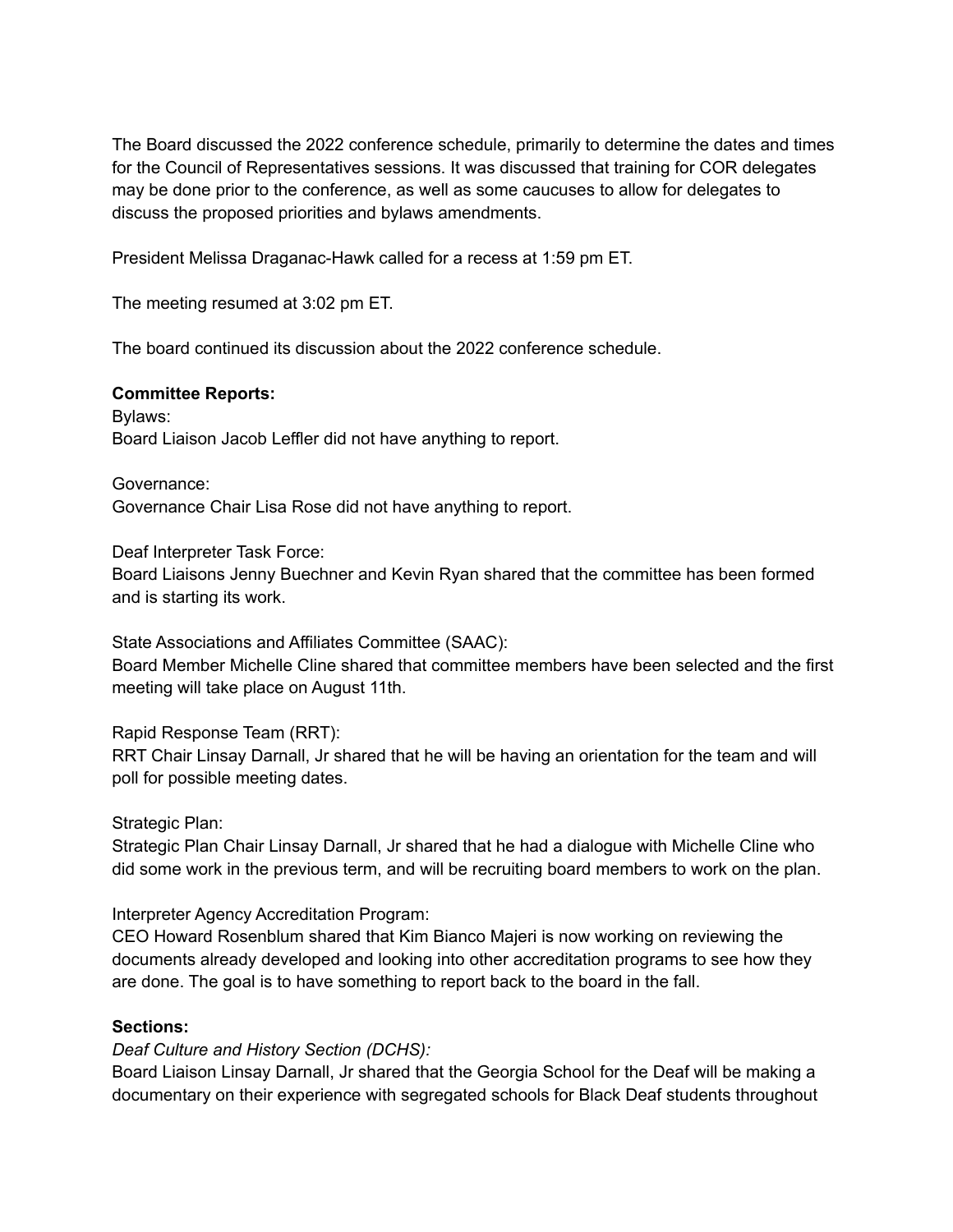their history. The DCHS section wants to give \$250 for the documentary, and needs to figure out how to process those funds. The board directed the section to review the Section Guidelines. It was also shared that the filming had been completed and released the week before.

## *National Deaf Education Conference (NDEC) Section:*

Board Liaison Michelle Cline shared that they hosted a successful virtual conference on June 24-25th. They are planning to host their next conference in Orlando during our 2022 conference next year.

## *Former Board Members Section:*

Board Liaison Laura Kim shared that the chair has not been able to do any work yet and is interested in continuing as chair.

## *LGBT Section:*

Board Liaison Jacob Leffler reported that the call for nominations for Chair has been sent out again due to no response last spring. The board suggested that if there are no nominations again this time around, to review the list of members and reach out to them individually to see if they would be interested in being chair.

## *Interpreter Section:*

Board Liaison Milmaglyn Morales shared that one committee member resigned, and will look for a replacement. The committee will be sending a survey to the members of the section to better understand what they would like to see within the section.

# *Senior Citizens Section:*

President Melissa Draganac-Hawk shared that Sue Pedersen is resigning as chair. A call for a new committee chair will be sent out soon.

### *Youth Section:*

Board Liaison Justin Cha shared that the section is currently identifying its top 3 priorities to work on over the next year. They are also working on filling in the region representatives and are asking for assistance from our Region Board members.

### *DeafBlind Section:*

Board Liaison Tyese Wright shared that a call for nominations for chair was sent out and there was no response.

President Melissa Draganac-Hawk led a discussion about the concerns of leadership among State Associations and Affiliates and how the NAD can help support the growth and sustainability of leadership. It was agreed that an ad hoc committee will be formed to develop ideas and resources for this.

The Board reviewed updates on 2018-2020 Priorities that were still in progress.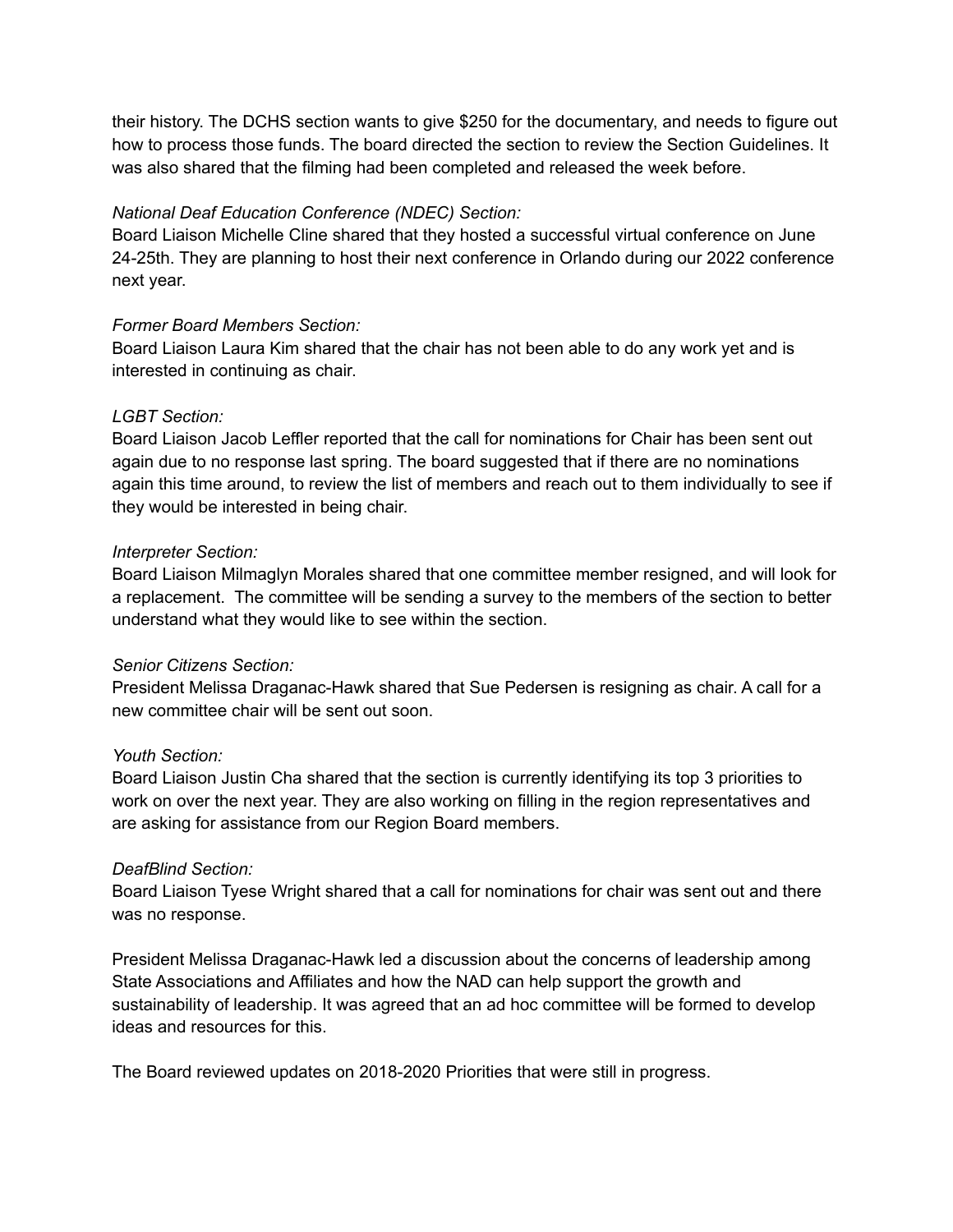### *National Family Campaign:*

Board Liaison Michelle Cline shared that this priority is now merged with the current Language Deprivation priority. The committee identified that part of the Tree of Life funds can be used to support the campaign however it requires a threshold to be met prior to using those funds. The original threshold will not be achieved anytime soon. Michelle Cline and Howard Rosenblum are reaching out to donors again to agree to remove that threshold, while retaining the purpose of the funds.

Focusing on Systemic Barriers in Vocational Rehabilitation Services for the Deaf/HH: CEO Howard Rosenblum shared that the survey has been disseminated to Deaf Services Coordinators at Vocational Rehabilitation agencies across the country. We are currently collecting responses, dealing with some hesitancy however after dialogue they are usually willing to fill out the survey. The deadline is currently August 3rd, but will be extended to provide more time for data collection. After the survey data is collected, the committee will review and develop best practices and recommendations for services for deaf and hard of hearing individuals.

*Campaign to spotlight the oppression of Deaf people within the justice system:* CEO Howard Rosenblum does not have anything to report and will be reaching out to the National Association of State Agencies for Deaf and Hard of Hearing (NASADHH) to see if they still want to host a summit.

# *Restoring the Deaf community's confidence in the sign language interpreting profession by strengthening our partnership with the interpreters:*

Board Liaison Jenny Buechner shared that the CPC Task Force continues to make progress and will be sharing the content for input with stakeholders including the board of directors for the four organizations involved: NAD, Registry of Interpreters for the Deaf (RID), National Black Deaf Advocates (NBDA), and Council de Manos. After input is received, they will update the document and then RID will share with its membership for input.

Jenny Buechner also shared that the Interpreter Standards workgroup currently has a first draft. The workgroup will meet again on August 5th to review the draft, however there are several gaps that need to be addressed prior to making the Position Statement on Interpreting Standards available for the board to review.

### **New Business:**

MOTION: Jacob Leffler moved to ratify the electronic motion regarding April Board Meeting minutes. Seconded by Kevin Ryan. CARRIED.

MOTION: Linsay Darnall Jr. moved to approve the VRI in Court/Legal Settings position statement as revised. Seconded by Kirsten Poston. CARRIED.

MOTION: Lisa Rose moved that the board add a CEO Succession plan to the Board Policy Manual. Seconded by Tyese Wright.